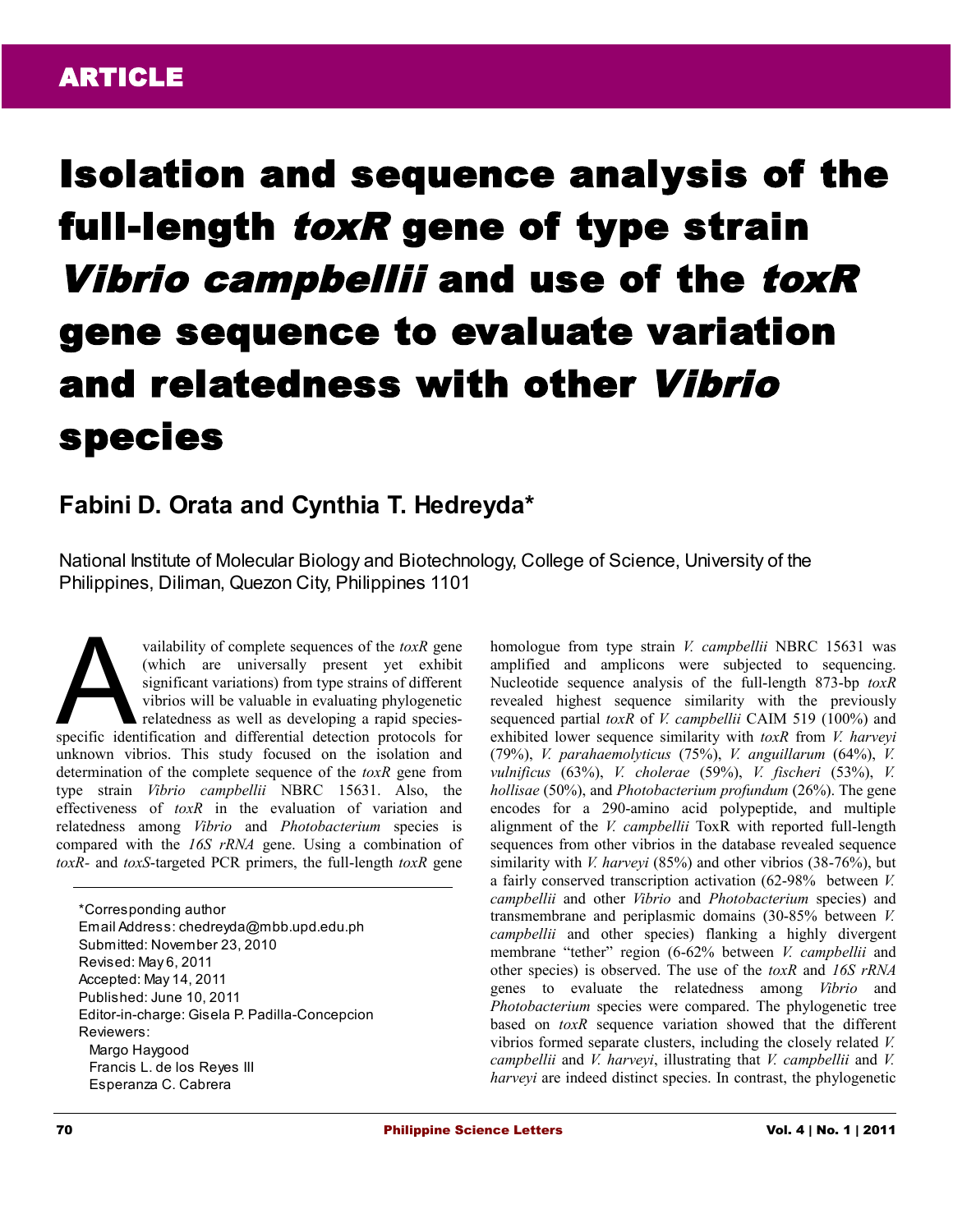tree based on the *16S rRNA* gene is less specific as indicated by lower bootstrap values. Because of greater sequence variation among species, the use of the *toxR* gene becomes more effective than the *16S rRNA* gene in distinguishing different species of *Vibrio*. The divergent region in *toxR*, the membrane "tether" region, could be targeted in designing *V. campbellii*-specific and other species-specific *toxR*-targeted PCR primer pairs for the rapid differential detection of closely related vibrios.

### **KEYWORDS**

*Vibrio*, *Vibrio campbellii*, *Vibrio harveyi*, *toxR*

#### **INTRODUCTION**

*Vibrio campbellii* is a Gram-negative, non-luminescent marine bacterium that has recently been identified as an important species involved in shrimp disease through experimental infection of black tiger shrimp, *Penaeus monodon* (de la Peña et al. 2001), the main penaeid species cultured in the Philippines. *V. campbellii* is very closely related to its sister species, *V*. *harveyi* (Pedersen et al. 1998), the species that has long been associated with shrimp disease (Lavilla-Pitogo et al. 1990; Karunasagar et al. 1994; Prayitno and Latchford 1995; Leaño et al. 1998; Abraham et al. 1999; Sung et al. 1999; de la Peña et al. 2001), that identification between the two became an issue. Both *V. campbellii* and *V. harveyi* cannot be distinguished in more than 100 phenotypic characters (Gomez-Gil et al. 2004). Also, using genomic fingerprinting and DNA-DNA



**Figure 1.** PCR amplification of the putative *toxR* gene in type strain *V. campbellii* NBRC 15631. Lane 2, no-template negative control; lanes 3 and 4, amplicons of PCR using the *toxRPV* and *Vib\_toxS-R* primer pair; lane 1, 100 bp ladder (Roche Diagnostics GmbH, Germany).

hybridization techniques, 39 previously identified strains of *V. harveyi* were in fact *V. campbellii* (Gomez-Gil et al. 2004). Eventually, *V. campbellii* emerged as an equally important pathogen of reared aquatic organisms which is the reason why interest in studying and detecting *V. campbellii* was initiated a few years back (San Luis and Hedreyda 2005; San Luis and Hedreyda 2006).

The gold standard in the identification and taxonomic differentiation of closely related members of the *Vibrionaceae* family is with the use of the highly conserved *16S rRNA* gene (Dorsch et al. 1992; Cortado et al. 2005). However, because of high sequence similarity among taxa, comparison using the *16S rRNA* gene could not distinguish the closely related vibrios (Kita-Tsukamoto et al. 1993; Cortado et al. 2005). Therefore, other gene markers present in *V. campbellii* as well as other vibrios were exploited for a more accurate molecular detection and identification. One of the earlier studies to detect *V. campbellii* at the molecular level involves isolating the fulllength sequence of the *V. campbellii* hemolysin gene (*vch*; San Luis and Hedreyda 2006), which codes for the virulence factor of the same name that causes the lysis of erythrocytes and other cells and competes with the iron acquisition system with the host (Zhang and Austin 2005). The use of hemolysin gene-targeted primers for species detection was also performed in the same study (San Luis and Hedreyda 2006).

This study was focused on the isolation and sequencing of the *V. campbellii toxR* gene, another gene implicated in virulence, that codes for the transmembrane protein

ToxR that was first identified to function in the coordinated regulation of virulence gene expression in *V. cholerae* (Miller et al. 1987; Miller and Mekalanos 1988; DiRita 1992). The gene product of *toxR* regulates the transcription of toxin, porin, and pilus genes in *V. cholerae* (Miller and Mekalanos 1988; DiRita 1992; Higgins and DiRita 1996). Aside from *V. cholerae*, the *toxR* gene has been isolated in *V. parahaemolyticus* (Lin et al. 1993), *V. fischeri* (Reich and Schoolnik 1994), *V. vulnificus* (Lee et al. 2000), *V. alginolyticus*, *V. fluvialis*, *V. mimicus* (Osorio and Klose 2000), *V. hollisae* (Vuddhakul et al. 2000), *V. anguillarum* (Okuda et al. 2001), and *V. harveyi* (Franco and Hedreyda 2006).

Only a partial sequence of the *V. campbellii toxR* gene has been obtained in earlier studies (San Luis and Hedreyda 2005) and *toxR-*targeted PCR primers for *V. campbellii* detection was designed based on the partial *toxR* sequence (Castroverde et al. 2006). The availability of the complete *toxR* gene sequence for type strains of vibrios, like *V. campbellii,* will allow the use of the *toxR* gene sequence analysis for a more accurate species identification of unknown *Vibrio* isolates. The availability of complete *toxR* sequences for type strains of different *Vibrio* species is required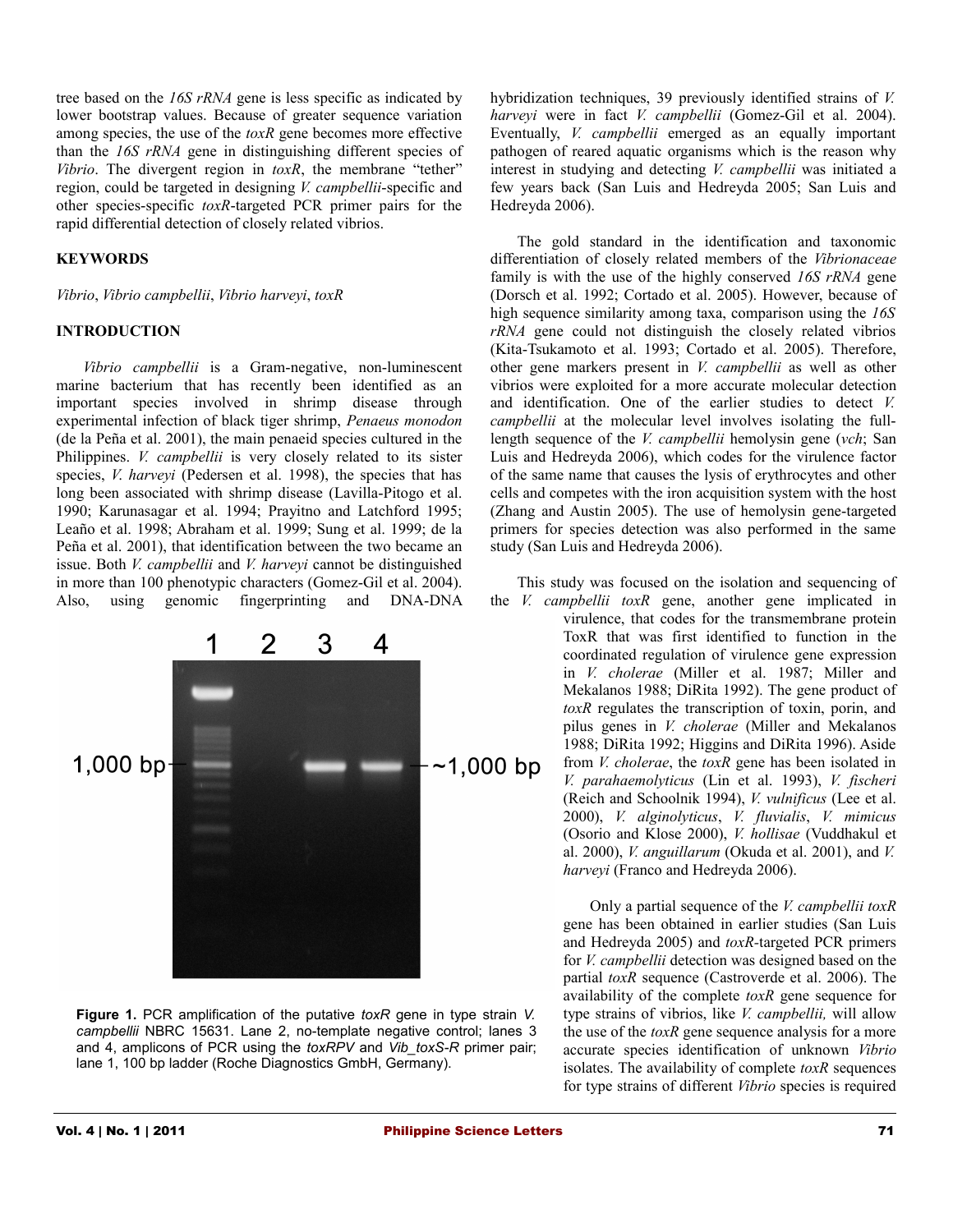to be able to identify variable regions and species-specific sequences for designing species-specific PCR detection primers. Moreover, additional complete *toxR* sequences of vibrios contribute data that could be used for phylogenetic analysis of known and unknown *Vibrio* isolates. In this study, therefore, the complete sequence of the *V. campbellii toxR* gene was obtained and used to evaluate variation and relatedness of *V. campbellii* with other vibrios.

## **MATERIALS AND METHODS**

#### **Bacterial strain used in this study**

Type strain *Vibrio campbellii* NBRC 15631 was kindly provided by Dr. Ken Suzuki from the National Institute of

|              |   |         |   |   | 18.     |   |                                                                                                                                                                                                                                |              |   |    | 36. |   | - 45 |   |    | 54  |                | 63.                                   |       |       | 72    |       |    | 81           |
|--------------|---|---------|---|---|---------|---|--------------------------------------------------------------------------------------------------------------------------------------------------------------------------------------------------------------------------------|--------------|---|----|-----|---|------|---|----|-----|----------------|---------------------------------------|-------|-------|-------|-------|----|--------------|
|              |   |         |   |   |         |   | 5' ATG ACT AAT ATC GGC ACC AAA TTT CTG CTT GCT CAA AGA TTC GTC TTT GAC CCA AAT AGT AAT TCG CTC GCT GAC CAA CAA                                                                                                                 |              |   |    |     |   |      |   |    |     |                |                                       |       |       |       |       |    |              |
| м            | т | N       |   |   |         |   | I G T K F L L A Q R F V F D P N S                                                                                                                                                                                              |              |   |    |     |   |      |   |    |     |                |                                       | N S L |       | A D   |       |    | $Q$ $Q$      |
|              |   | 90.     |   |   | 99      |   | AAT GGC AAC GAA GTT GTA CGA TTA GGC AGC AAC GAA AGC CGT ATT CTC CTC ATG TTG GCA GAG AGA CCT AAC GAA GTG ATA                                                                                                                    | 108          |   |    | 117 |   | 126  |   |    | 135 |                | 144                                   |       |       | 153   |       |    | 162          |
| N.           |   |         |   |   |         |   | G N E V V R L G S N E S R I L L M L A E R P N                                                                                                                                                                                  |              |   |    |     |   |      |   |    |     |                |                                       |       |       |       | $E =$ | v. | $\mathbf{I}$ |
|              |   | 171     |   |   | 180     |   | ACA CGT AAC GAA CTG CAT GAG TTC GTT TGG CGT GAA CAA GGC TTT GAG GTG GAT GAC TCA AGC TTA ACT CAA GCG ATC TCT<br>--- --- --- --- --- --- --- --- --- --- --- --- --- --- --- --- --- --- --- --- --- --- --- --- --- --- --- --- | 189          |   |    | 198 |   | 207  |   |    | 216 |                | 225                                   |       |       |       |       |    | 243          |
|              |   |         |   |   |         |   | T R N E L H E F V W R E O G F E V D D S S L T O A I S                                                                                                                                                                          |              |   |    |     |   |      |   |    |     |                |                                       |       |       |       |       |    |              |
|              |   | 252     |   |   | 261     |   | ACA CTG CGT AAA ATG TTG AAG GAT TCA ACA AAA TCA CCA GAA TTC GTT AAA ACC GTG CCA AAA CGC GGC TAC CAA CTT ATT                                                                                                                    | 270          |   |    | 279 |   | 288  |   |    | 297 |                | 306                                   |       |       | 315   |       |    | 324          |
|              |   | TLRK    |   |   | M L K D |   |                                                                                                                                                                                                                                |              |   |    |     |   |      |   |    |     |                | S T K S P E F V K T V P K R G Y O L I |       |       |       |       |    |              |
|              |   | 333     |   |   | 342     |   | TGC TCT GTT GAG CGT TTA AGC CCG CTT TCT GCT GAC TCT ACC CCT GAT ATT GAT GAT CAA GAA GAA GAG AAC GAA GCG CCA                                                                                                                    | 351          |   |    | 360 |   | 369  |   |    | 378 |                | 387                                   |       |       | 396   |       |    | 405          |
|              |   |         |   |   |         |   | C S V E R L S P L S A D S T P D I D D O E E E N E A P                                                                                                                                                                          |              |   |    |     |   |      |   |    |     |                |                                       |       |       |       |       |    |              |
|              |   | 414     |   |   | 423     |   | GTG GTT GAT TTA GGG CAA TTT GCC GAA GCT ACC ACA GAA ACG CAA GCA GAC ATC GCT CCA GAA GCC GCC GCT CCA GTA GAA                                                                                                                    | 432          |   |    | 441 |   | 450  |   |    | 459 |                | 468                                   |       |       | 477   |       |    | 486          |
|              |   | V V D L |   |   |         |   | G Q F A E A T T E T Q A D I A P E A                                                                                                                                                                                            |              |   |    |     |   |      |   |    |     |                |                                       |       | A A P |       |       |    | $V = E$      |
|              |   | 495     |   |   | 504     |   | AAG CCG AAG CCA ACA CCA GCG CAG AAG AAC GCG AAC TGG CTA TTC CGT ATT TTG GTT GTC GTT GCT TTG CTG CTG CCA GTC                                                                                                                    | 513          |   |    | 522 |   | 531  |   |    | 540 |                | 549                                   |       |       | 558   |       |    | 567          |
|              |   |         |   |   |         |   | K P K P T P A Q K N A N W L F R I L V V V A L L L P V                                                                                                                                                                          |              |   |    |     |   |      |   |    |     |                |                                       |       |       |       |       |    |              |
|              |   | 576     |   |   | 585     |   | TGT GTA CTG ATG TTG ACT AAG CCA GCA GAA TCT CAA TTC CGT CAA ATT GGT GAA TAC CAT AAT GTG CCA GTA ATG ACG CCA                                                                                                                    | 594          |   |    | 603 |   | 612  |   |    | 621 |                | 630                                   |       |       | 639   |       |    | 648          |
| $\mathbf{C}$ |   | V L M   |   |   |         |   | L T K P A E S Q F R Q I G E Y H N V P V M                                                                                                                                                                                      |              |   |    |     |   |      |   |    |     |                |                                       |       |       |       |       |    | T P          |
|              |   | 657     |   |   | 666     |   | ATT AAC CAC CCT CAA TTA AAT AAT TGG TTG CCT TCC ATT GAG CAA TGT ATC CAA CGT TAT GTC GAA CAC CAC GCC GCG GAA                                                                                                                    | 675          |   |    | 684 |   | 693  |   |    | 702 |                | 711                                   |       |       | - 720 |       |    | 729          |
|              |   |         |   |   |         |   | I N H P Q L N N W L P S I E Q C I Q R Y V E H H A A E                                                                                                                                                                          |              |   |    |     |   |      |   |    |     |                |                                       |       |       |       |       |    |              |
|              |   | 738     |   |   | 747     |   | TCT TCA CCA GTC GAA GTC ATC GCG ACA GGT GGT CAA AAC AAC CAA CTG ATT CTG AAC TAT ATC CAC GAT AGC GAT CAT TCA                                                                                                                    | 756          |   |    | 765 |   | 774  |   |    | 783 |                | 792                                   |       |       | 801   |       |    | 810          |
| S.           |   | S P V   |   |   | E V     |   | I A T G G Q N N Q L I L N Y I H                                                                                                                                                                                                |              |   |    |     |   |      |   |    |     |                |                                       |       |       | DS D  |       |    | $H$ $S$      |
|              |   | 819     |   |   | 828     |   | TAC GAG AAT GTC ACG CTG CGT ATT TTC GCT GGT CGT AAT GAC CCA ACC GAC ATC TGC AAC TAA 3'                                                                                                                                         | 837          |   |    | 846 |   | 855  |   |    | 864 |                | 873                                   |       |       |       |       |    |              |
| Y            | E | N       | v | т | L       | R | Ι.                                                                                                                                                                                                                             | $\mathbf{F}$ | A | G. | R N | D | P.   | т | D. | T.  | $\mathbf{C}$ . |                                       |       |       |       |       |    |              |

**Figure 2.** Nucleotide and deduced amino acid sequences of the full-length *toxR* gene of type strain *V. campbellii* NBRC 15631. The codons in bold text and shaded indicate the start and stop codons, respectively.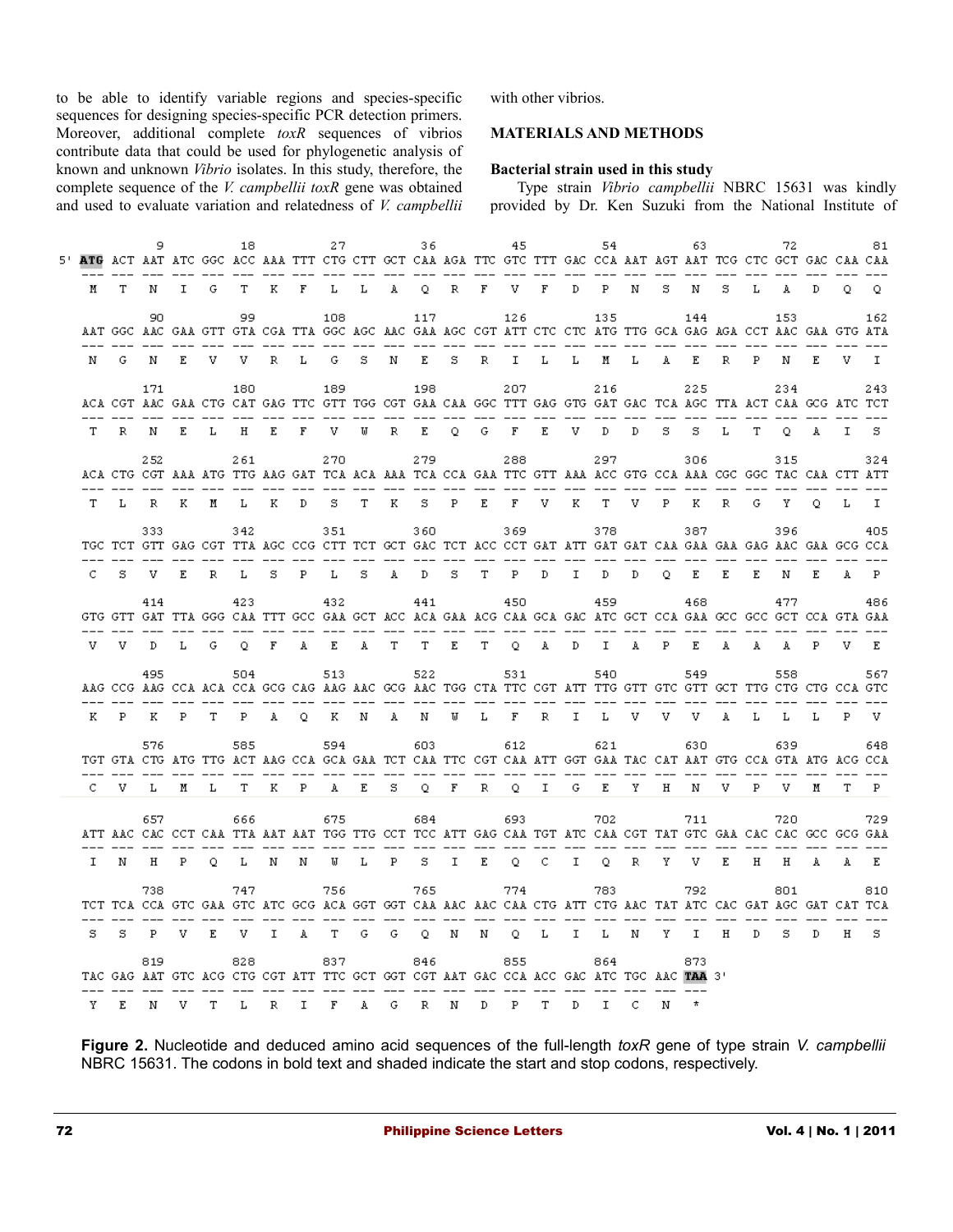| V. campbellii<br>V. harveyi | ATGACTAATATCGGCACCAAATTTCTGCTTGCTCAAAGATTCGTCTTTGACCCAAATAGT 60                                                                       |     |
|-----------------------------|---------------------------------------------------------------------------------------------------------------------------------------|-----|
| V. campbellii<br>V. harveyi | AATTCGCTCGCTGACCAACAAAATGGCAACGAAGTTGTACGATTAGGCAGCAACGAAAGC 120                                                                      |     |
| V. campbellii<br>V. harveyi | CGTATTCTCCTCATGTTGGCAGAGAGACCTAACGAAGTGATAACACGTAACGAACTGCAT 180                                                                      |     |
| V. campbellii<br>V. harveyi | GAGTTCGTTTGGCGTGAACAAGGCTTTGAGGTGGATGACTCAAGCTTAACTCAAGCGATC 240                                                                      |     |
| V. campbellii<br>V. harveyi | TCTACACTGCGTAAAATGTTGAAGGATTCAACAAAATCACCAGAATTCGTTAAAACCGTG 300<br>--C--T--A----------------A--C--T--G--G--T------T--A-----G--- 300  |     |
| V. campbellii<br>V. harveyi | CCAAAACGCGGCTACCAACTTATTTGCTCTGTTGAGCGTTTAAGCCCGCTTTCTGCTGAC                                                                          | 360 |
| V. campbellii<br>V. harveyi | TCTACCC***CTGATATTGATGATCAAGAAGAAGAAGGAAGCGCCAGTGGTTGATTTA 417<br>G-AG-A-TCA-C---G------C------G------A--T-----T-----C------C--       | 420 |
| V. campbellii<br>V. harveyi | GGGCAATTTGCCGAAGCTACCACAGAAACGCAAGCAGACATCGCTCCAGAAGCCGCCGCT 477<br>-A------C--A--GC-C--TG-T--G--AA--------A-CA--CGTC---CAA--AC-G     | 480 |
| V. campbellii<br>V. harveyi | CCAGTAGAAAAGCCGAAGCCAACACCAGCGCAGAAGAACGCGAACTGGCTATTCCGTATT 537<br>A---CTC--CCATTA--AT-TG----T--A--A-------A-A-----T------A-A--C 540 |     |
| V. campbellii<br>V. harveyi | TTGGTTGTCGTTGCTTTGCTGCTGCCAGTCTGTGTACTGATGTTGACTAAGCCAGCAGAA 597<br>A-C--GT-A-----CC----A--T--T--TG-C--GT-A---C-A--C--C--T------ 600  |     |
| V. campbellii<br>V. harveyi | TCTCAATTCCGTCAAATTGGTGAATACCATAATGTGCCAGTAATGACGCCAATTAACCAC 657                                                                      |     |
| V. campbellii<br>V. harveyi | CCTCAATTAAATAATTGGTTGCCTTCCATTGAGCAATGTATCC*AACGTTATGTCGAACA 716                                                                      |     |
| V. campbellii<br>V. harveyi | --G---T--T--G-----C-A-----------TCAC-GT-----G-------T--GT- 779                                                                        |     |
| V. campbellii<br>V. harveyi | GATTCTGAACTATATCCACGATAGCGATCATTCATACGAGAATGTCACGCTGCGTATTTT 836                                                                      |     |
| V. campbellii<br>V. harveyi | CGCTGGTCGTAATGACCCAACCGACATCTGCAACTAA · · · · · · 873<br>-CTG--G--G--C-CT--C--T-----T----TTAGGGGCTGA 882                              |     |

**Figure 3.** Pairwise alignment of *V. campbellii* NBRC 15631 and *V. harveyi* NBRC 15634 *toxR* gene using ClustalW2. Identical nucleotides are indicated by gaps (–). The shaded nucleotides code for the membrane "tether" region. The codon in bold text and underlined corresponds to a leucine amino acid (CTC). Astersisks (\*) refer to deleted nucleotides in *V. campbellii toxR*. Black dots (•) indicate the end of the sequence of the *V.* harveyi toxR gene. Numbers on the right refer to the position of the last nucleotide on each line. GenBank accession numbers for the full-length *toxR* sequences are given in the text.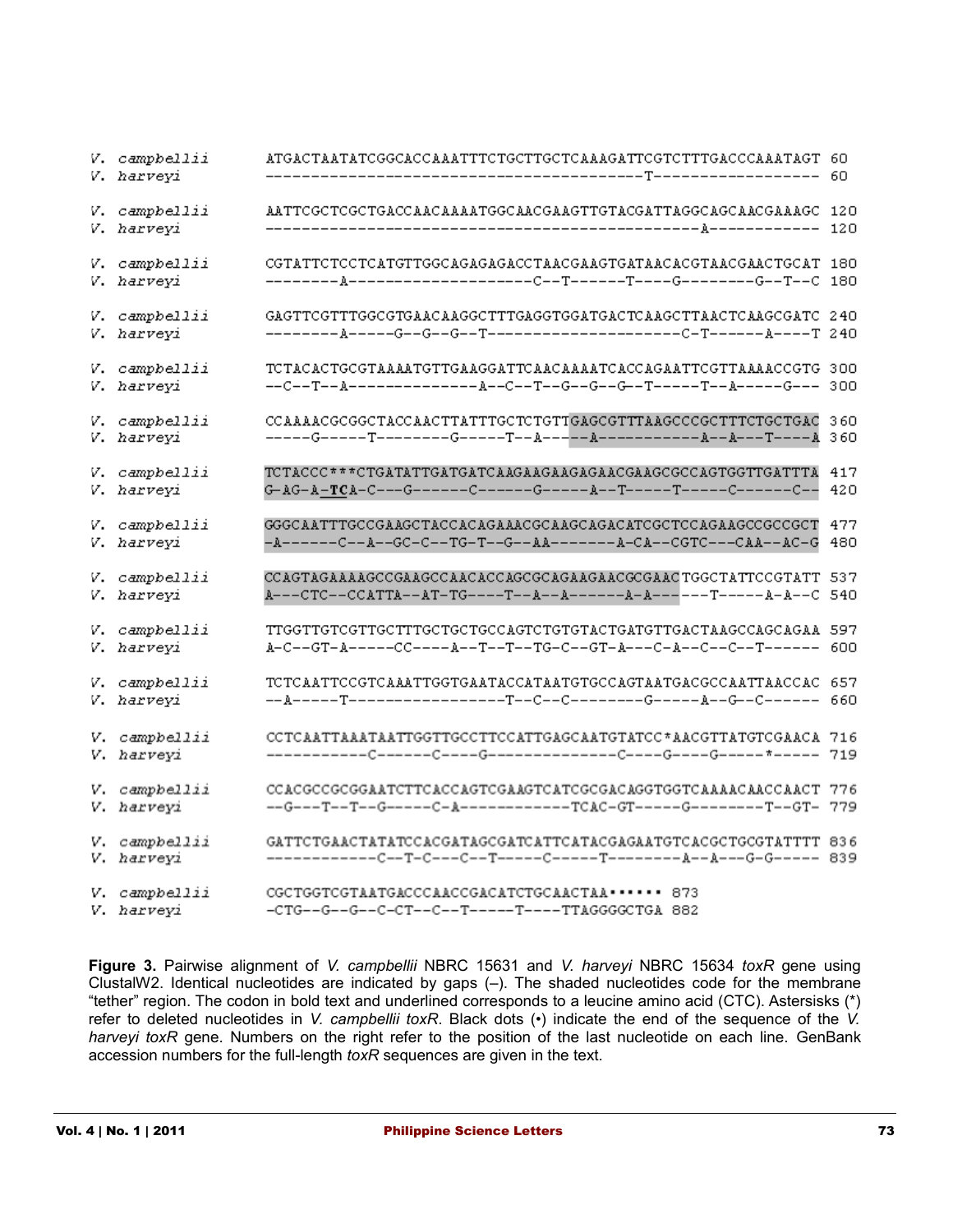Technology and Evaluation (NITE) – Biological Resource Center (NBRC, Japan). The *V. campbellii* cultures were routinely grown in nutrient broth (CONDA, Spain) with 1.5% NaCl (Fisher Scientific, United Kingdom), incubated overnight at 30°C at 222 rpm, and in nutrient agar media (CONDA, Spain) with 1.5% NaCl (Fisher Scientific, United Kingdom), incubated at room temperature (25-27°C).

#### **Genomic DNA extraction**

Type strain *V. campbellii* NBRC 15631 genomic DNA was extracted from an overnight bacterial culture using the DNeasy® Blood and Tissue Kit (QIAGEN GmbH, Germany) following the manufacturer's protocol. The genomic DNA extract was stored at 4°C until further use.

### **PCR amplification of the full-length** *toxR* **gene of type strain** *V. campbellii*

The forward primer *toxRPV* (5'-ATGACTAATA-TCGGCAC-3'), that was previously designed to target the *toxR* gene in type strain *V. harveyi* NBRC 15634 (Franco and Hedreyda 2006), was paired with a degenerate reverse primer *Vib\_toxS-R* (5'-GCCATTCTTTAGAGGTCARNAVYTGYT-C-3'; where  $R = A$  or G;  $N = A$ , T, C or G;  $V = A$ , C or G;  $Y = C$ or T). The degenerate reverse primer was designed in this study to target a region in *toxS*, which lies downstream of *toxR* in the *toxRS* operon (DiRita and Mekalanos 1991), based on *toxS* of other *Vibrio* species: *V. parahaemolyticus* (GenBank no. AAA27577), *V. fischeri* (GenBank no. AAA20503), *V. harveyi* (GenBank no. ABW96215.1), *V. cholerae* (GenBank no. AAA63559), and *V. vulnificus* (GenBank no. AAD53267) available in the GenBank database (http://www.ncbi.nlm.nih. gov/genbank; Benson et al. 2008). The Consensus-Degenerate Hybrid Oligonucleotide Primer (CODEHOP) program (http://bioinformatics.weizmann.ac.il/blocks/codehop.html; Rose et al. 1998) was used to design the degenerate reverse primer following the designer's protocol. The primer pair was synthesized by AITBiotech Pte. Ltd. (Singapore). The expected product in PCR is approximately 1,000 bp.



**Figure 4.** Multiple sequence alignment using MultAlin of the deduced *V. campbellii* NBRC 15631 ToxR amino acid sequence with sequences from other *Vibrio* and *Photobacterium* species. The last row shows the consensus sequence (indicated as "Consensus") where highly conserved regions (≥90%) are shown in red, low consensus regions (≥50%) in blue, and neutral regions in black. The exclamation mark (!) denotes any one of IV, percent symbol (%) denotes any one of FY, and hash (#) denotes any one of NDQEBZ. Amino acid residue differences between *V. campbellii* and *V. harveyi* are highlighted in green. GenBank accession numbers for the full-length *toxR* sequences are given in the text.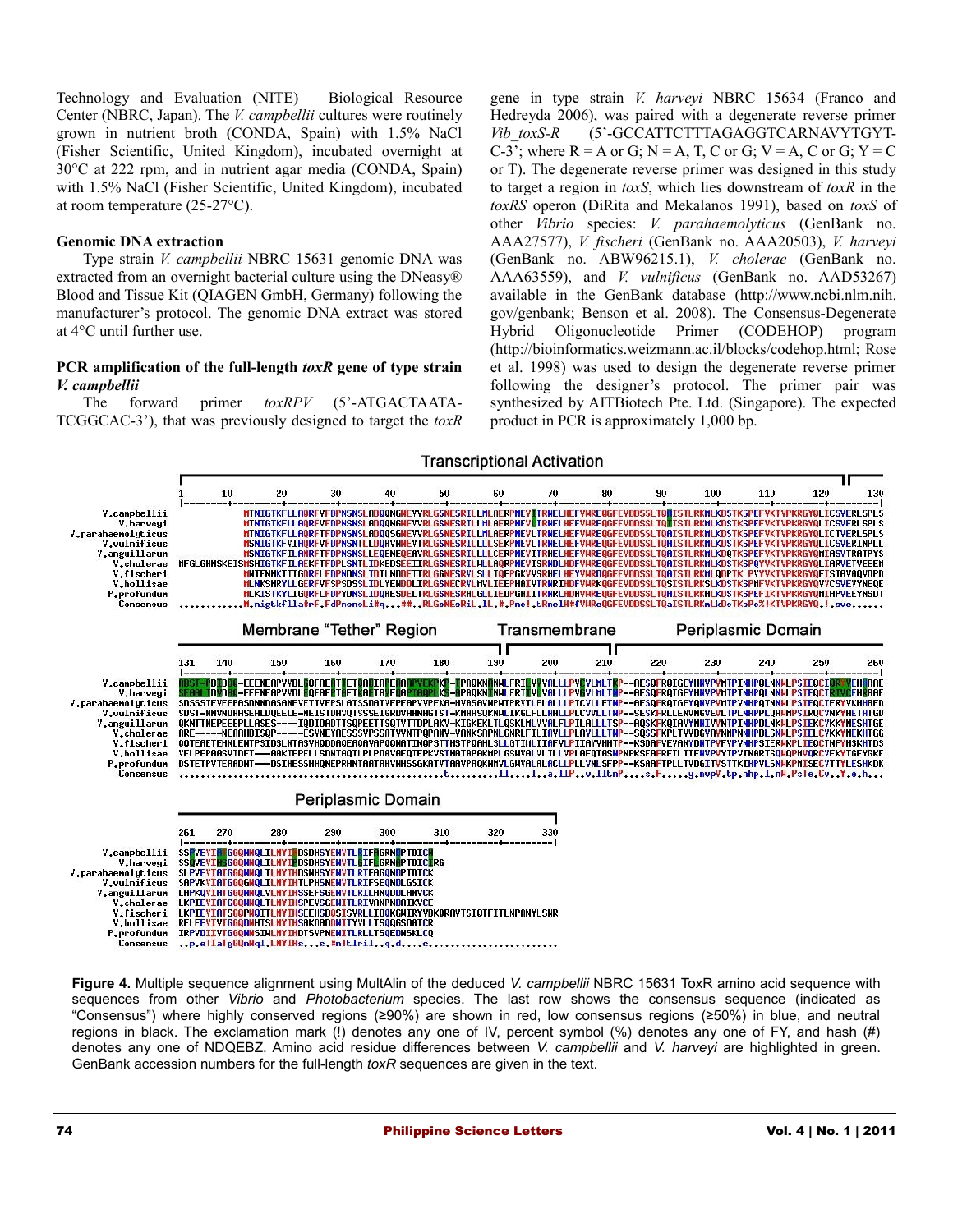The PCR mix [*V. campbellii* genomic DNA template, 1X PCR buffer, 0.8 mmol  $1<sup>-1</sup>$  dNTP, 0.5 µmol  $1^{-1}$  of each primer, and 0.025 U  $\mu$ 1<sup>-1</sup> *Taq* DNA polymerase (Roche Diagnostics GmbH, Germany)] was subjected to 30 cycles of the following PCR conditions: denaturation at 94°C for 1 min, annealing at 51.4°C for 1 min, and extension at 72°C for 1 min using the Multigene™ Gradient Thermal Cycler (Labnet International, Inc., USA). Initial denaturation and final extension were set at 94°C for 2 min and 72°C for 7 min, respectively. The PCR products, together with the 100 bp ladder (Roche Diagnostics GmbH, Germany), were run at 100 V in 1.2% agarose gel in 0.5X TAE and stained with ethidium bromide. The gel was viewed with an AlphaDigiDoc Pro UV transilluminator (Alpha Innotech, USA).

#### **Purification and direct sequencing of PCR products**

The PCR product containing the putative *toxR* gene from type strain *V. campbellii* was purified using the Nucleospin® Nucleic Acid Purification Kit (Clontech Laboratories, Inc., USA) following the manufacturer's protocol. DNA sequencing was performed by  $1<sup>st</sup>$  BASE Pte. Ltd. (Singapore) using the 3730XL Genetic Analyzer together with the BigDye® Terminator v3.1 Cycle Sequencing Kit (both from Applied Biosystems, USA) and *toxRPV* and *Vib\_toxS-R* as sequencing primers (from this study) following the manufacturers' protocols.

#### **Sequence comparison and phylogenetic analysis**

The *toxR* gene homology search was performed using the Basic Local Alignment Search Tool or BLAST (http://www.ncbi.nlm.nih.gov/blast; Altschul et al. 1990). The full-length *toxR* and *16S rRNA* sequences of *V. campbellii* and other *Vibrio* and *Photobacterium* species were aligned using ClustalW2, version 2.0 (http://www.ebi.ac.uk/Tools/clustalw2; Larkin et al. 2007). The amino acid sequence of the *V. campbellii toxR* was deduced using the Expert Protein Analysis System (ExPASY) Translate tool (http://www.expasy.ch/ tools/dna.html; Swiss Institute of Bioinformatics, Switzerland) and aligned with ToxR amino acid sequences from other *Vibrio* and *Photobacterium* species using MultAlin (Corpet 1988) and ClustalW2 (Larkin et al. 2007). Phylogenetic trees were constructed based on *toxR* and *16S rRNA* gene sequences of *V. campbellii* and other *Vibrio* and *Photobacterium* species using the Molecular Evolutionary Genetics Analysis (MEGA), version 4.0 software (Tamura et al. 2007). The construction of phylogenetic trees employed the neighbour-joining (NJ), p-distance method with the reliability of topologies assessed by the bootstrap method with 10,000 replicates.



**Figure 5** Unrooted neighbor-joining tree constructed by MEGA 4.0 showing the phylogenetic interrelationship of different species of *Vibrio* and *Photobacterium* based on their *toxR* (A) and *16S rRNA* (B) gene sequences. Percent bootstrap values (from 10,000 replicates generated) are given at the branching points. The bars (  $\leftarrow$ ) indicate genetic distance. GenBank accession numbers for the additional *toxR* genes: *V. alginolyticus*, AF170882; *V. fluvialis*, AF170885; *V. mimicus*, AF170881. GenBank accession numbers for the *16S rRNA* genes: *V. campbellii*, X56575; *V. parahaemolyticus*, X74720; *V. alginolyticus*, X74690; *V. harveyi*, X56578; *V. natriegens*, X56581; *V. proteolyticus*, X56579; *V. vulnifcus*, X76334; *V. fluvialis*, X7 6335; *V. anguillarum*, X16895; *V. diazotrophicus*, X56577; *V. cholerae*, X76337; *V. mimicus*, X74713; *V. fischeri*, X74702; *P. profundum*, D21226; *V. hollisae*, X74707; *P. damselae* subsp. *damselae*, X74700; *P. damselae* subsp. *piscicida*, Y18496.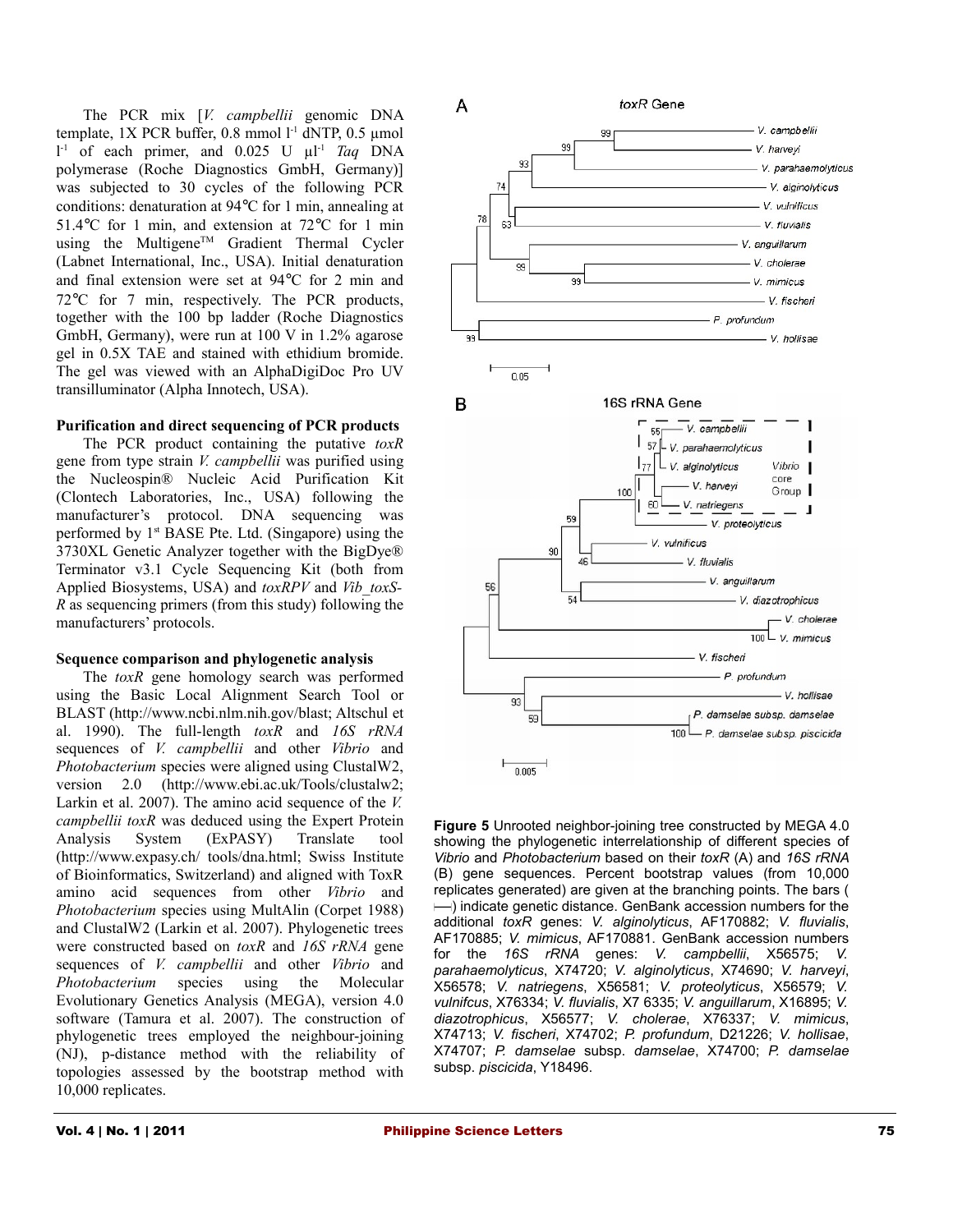**Table 1.** Representative result of the BLAST homology search for the 873-bp putative *toxR* gene of type strain *V. campbellii* NBRC 15631.

| <b>Species Name</b> | Strain            | <b>GenBank Accession</b><br>Number | <b>Percent Identity with</b><br>reported V. campbellii toxR |  |  |  |
|---------------------|-------------------|------------------------------------|-------------------------------------------------------------|--|--|--|
| V. campbellii       | <b>CAIM 519</b>   | AY946038                           | 100%                                                        |  |  |  |
| V. parahaemolyticus | ATCC 17802        | AY527396                           | 88%                                                         |  |  |  |
| V. parahaemolyticus | OWP <sub>2</sub>  | DQ092577                           | 87%                                                         |  |  |  |
| V. alginolyticus    | a10(071022)       | AB372532                           | 87%                                                         |  |  |  |
| V. alginolyticus    | a20-6-23          | AB372526                           | 86%                                                         |  |  |  |
| V. harveyi          | <b>CAIM 520</b>   | DO517446                           | 81%                                                         |  |  |  |
| V. harvevi          | <b>CAIM 512</b>   | DO503438                           | 80%                                                         |  |  |  |
| V. harveyi          | <b>NBRC 15634</b> | DQ403146                           | 80%                                                         |  |  |  |
| V. anguillarum      | PT087050          | AB042547                           | 78%                                                         |  |  |  |

#### **Nucleotide sequence accession number**

The nucleotide sequence of the full-length *toxR* gene of type strain *V. campbellii* NBRC 15631 has been assigned the GenBank accession number HQ318823 and is available in the database.

#### **RESULTS**

#### **Isolation of the full-length putative** *toxR* **gene of type strain** *V. campbellii* **by PCR**

PCR amplification of the putative *toxR* gene of type strain *V. campbellii* using the forward primer (*toxRPV*) and a degenerate reverse primer (*Vib\_toxS-R*) generated the expected amplicon of approximately 1,000 bp (Figure 1). The forward primer, *toxRPV*, was designed to target base pairs 1-17 of the *toxR* gene in type strain *V. harveyi* NBRC 15631 (Franco and Hedreyda 2006), while the reverse primer, *Vib\_toxS-R*, targeted a region of *toxS*, about 100 bp downstream of *toxR*, in the *toxRS* operon (DiRita and Mekalanos 1991).

Sequencing the putative *toxR* gene amplicon from type strain *V. campbellii* NBRC 15631 revealed the 873-bp gene which corresponds to a 290-amino acid polypeptide (Figure 2) with a predicted molecular mass of 32.53 kDa and a pI of 4.83. Initial analysis using BLAST (Altschul et al. 1990) homology search (Table 1) showed that the putative *V. campbellii toxR* gene displayed 100% sequence similarity with the previously reported partial *toxR* gene of another *V. campbellii* type strain, CAIM 519 (GenBank no. AY946038). In addition, the *V. campbellii* NBRC 15631 *toxR* gene showed lower sequence similarity (Table 1) with the *toxR* gene of multiple strains of *V. parahaemolyticus* (87-88%), multiple strains of *V. alginolyticus* (86-87%), multiple strains of *V. harveyi* (80-81%) and a *V. anguillarum* strain (78%).

#### **Multiple sequence alignment of the** *toxR* **gene and ToxR amino acid sequences**

Multiple nucleic acid sequence alignment using ClustalW2 (Larkin et al. 2007; Table 2) of the *V. campbellii toxR* gene from this study (GenBank no. HQ318823) with other *toxR* gene sequences from other *Vibrio* and *Photobacterium* species available in the GenBank database, revealed highest percent

sequence similarity with *V. harveyi* NBRC 15634 (GenBank no. DQ403146) with 79%, followed by *V. parahaemolyticus* (GenBank no. L11929), *V. anguillarum* (GenBank no. AB042547), *V. vulnificus* (GenBank no. AF166120), *V. cholerae* (GenBank no. M21249), *V. fischeri* (GenBank no. L29053), *V. hollisae* (GenBank no. AB027503), and *P. profundum* (GenBank no. U77060) with 75%, 64%, 63%, 59%, 53%, 50%, and 26%, respectively (Table 2). Close comparison of the *toxR* gene of *V. campbellii* NBRC 15631 with its close relative, *V. harveyi*

NBRC 15634, showed that they share only 79% sequence similarity with 191 nucleotide substitutions out of 882 bases, including a deletion of three bases at position 368 in *V. campbellii toxR* corresponding to a leucine amino acid (CTC) residue in *V. harveyi* ToxR (Figure 3).

Multiple ToxR amino acid sequence alignment using MultAlin (Corpet 1988; Figure 4) and ClustalW2 (Larkin et al. 2007; data not shown) of type strain *V. campbellii* (deduced by ExPASY Translate tool in this study) with ToxR of other *Vibrio* species obtained from the GenBank database revealed highest percent sequence similarity with *V. harveyi* (85%), followed by *V. parahaemolyticus* (76%), *V. vulnificus* (61%), *V. anguillarum* (59%), *V. cholerae* (52%), *P. profundum* (43%), *V. fischeri* (40%), and *V. hollisae* (38%). In addition, alignment of individual regions of ToxR (alignment data not shown) revealed relatively conserved transcriptional activation (62-98% between *V. campbellii* and other *Vibrio* and *Photobacterium* species), transmembrane and periplasmic (30-85% between *V. campbellii* and other species) flanking a highly divergent membrane "tether" region (6-62% between *V. campbellii* and other species), consistent with the findings of Osorio and Klose (2000). The divergence of ToxR in the membrane "tether" region is also present between *V. campbellii* and the closest relative *V. harveyi* (Figure 4)*.* It is in this region where most of the amino acid residue differences in ToxR between the two species are found (Figures 3 and 4). These results indicate that *toxR* gene sequence analysis could easily differentiate *V. campbellii* from other related vibrios.

### **Phylogenetic analysis based on the** *toxR* **and** *16S rRNA* **gene sequences**

Two phylogenetic trees were constructed with the MEGA 4.0 software (Tamura et al. 2007) using the neighbor-joining (NJ), p-distance method. The first one is based on the *toxR* gene sequences (Figure 5A), while the second one is based on the *16S rRNA* gene sequences (Figure 5B) of different *Vibrio* and *Photobacterium* species, including the *toxR* gene sequence of *V. campbellii* from this study. The additional *toxR* and all of the *16S rRNA* gene sequences used were obtained from the GenBank database. The phylogenetic tree based on the *toxR*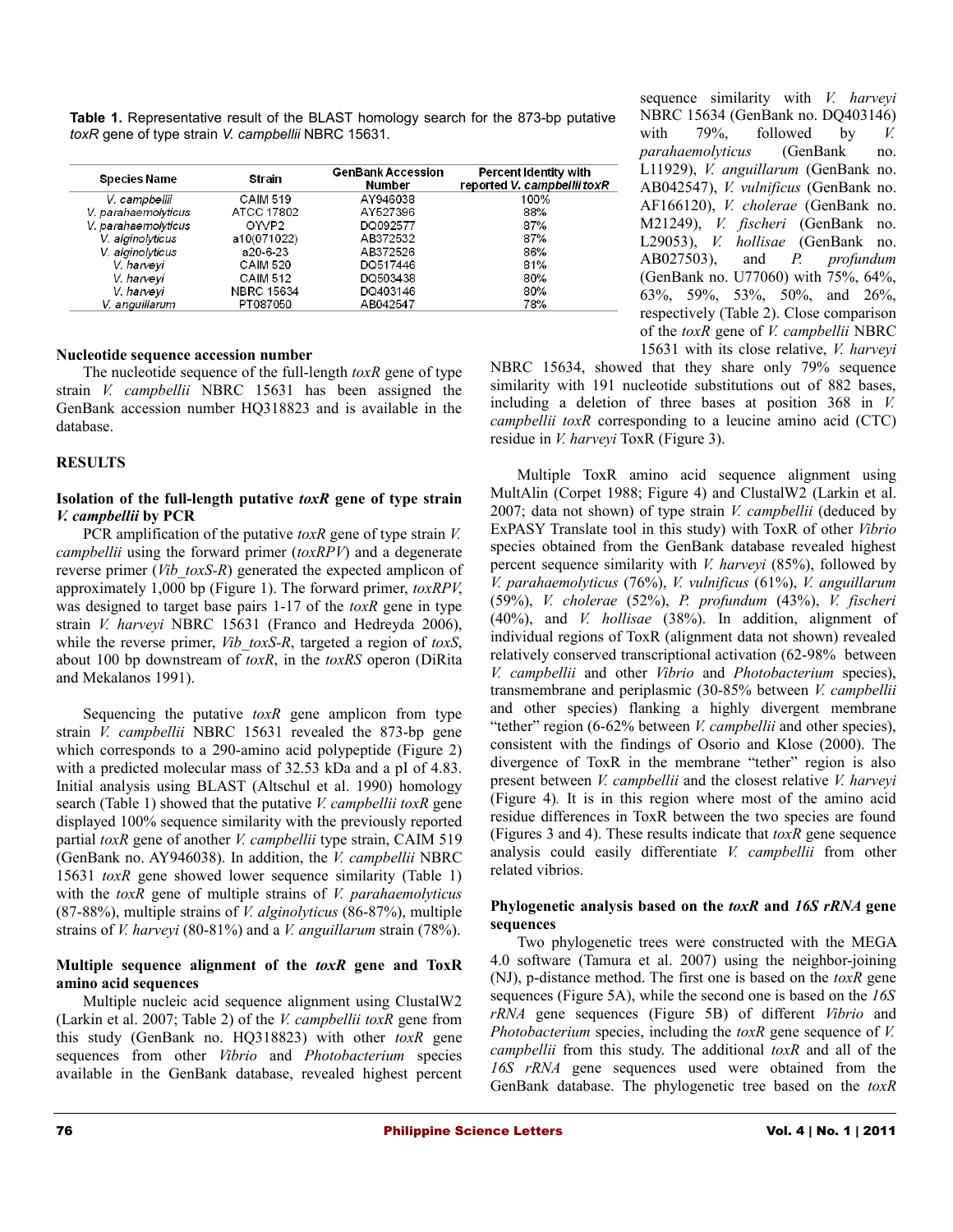gene sequences (Fig. 5A) showed *V. harveyi* and *V. campbellii* in a separate cluster, supported by a bootstrap value of 99%. The same goes with most of the other *Vibrio* species forming more distinct, separate clusters represented by relatively higher boostrap values (63-99%) than in the *16S rRNA* phylogenetic tree. The phylogenetic tree based on the *16S rRNA* gene sequences (Fig. 5B) clustered all *Vibrio* species belonging to the *Vibrio* core group (Thompson and Swings, 2006) in one group (boxed in Fig. 5B) and showed relatively lower bootstrap values (55-77%) as compared to the *toxR* phylogenetic tree.

# **DISCUSSION**

Partial to complete *toxR* gene sequences from different

*Vibrio* species, including *V. cholerae* (Miller et al. 1987; Miller and Mekalanos 1988; DiRita 1992), *V. parahaemolyticus* (Lin et al. 1993), *V. fischeri* (Reich and Schoolnik 1994), *V. vulnificus* (Lee et al. 2000), *V. alginolyticus*, *V. fluvialis*, *V. mimicus* (Osorio and Klose 2000), *V. hollisae* (Vuddhakul et al. 2000), *V. anguillarum* (Okuda et al. 2001), and *V. harveyi* (Franco and Hedreyda 2006), have been reported. This study reports another complete *toxR* gene sequence for an additional *Vibrio* species, type strain *Vibrio campbellii* NBRC 15631. The presence of the *toxR* gene from all these *Vibrio* species is consistent with the observation that *toxR* appears to be an ancestral gene of the family *Vibrionaceae*.

In this study, isolation and amplification of the complete

**Table 2.** Comparison of the *toxR* gene sequences from different *Vibrio* and *Photobacterium* species, including the *V. campbellii* NBRC 15631 *toxR* gene obtained in this study, by multiple sequence alignment using ClustalW2. GenBank accession numbers for the full-length *toxR* sequences are given in the text.

|                          | <b>Percent Sequence Similarity</b> |            |                     |                |               |             |             |             |              |  |  |  |
|--------------------------|------------------------------------|------------|---------------------|----------------|---------------|-------------|-------------|-------------|--------------|--|--|--|
| Vibrio<br><b>Species</b> | V. campbelli                       | V. harveyi | V. parahaemolyticus | V. anguillarum | V. vulnificus | V. cholerae | V. fischeri | V. hollisae | P. profundum |  |  |  |
| V. campbellii            |                                    | 79%        | 75%                 | 64%            | 63%           | 59%         | 53%         | 50%         | 26%          |  |  |  |
| V. harveyi               | 79%                                |            | 73%                 | 60%            | 62%           | 57%         | 52%         | 22%         | 25%          |  |  |  |
| V. parahaemolyticus      | 75%                                | 73%        |                     | 64%            | 63%           | 55%         | 23%         | 18%         | 24%          |  |  |  |
| V. anguillarum           | 64%                                | 60%        | 64%                 |                | 62%           | 63%         | 58%         | 22%         | 26%          |  |  |  |
| V. vulnificus            | 63%                                | 62%        | 63%                 | 62%            |               | 59%         | 24%         | 22%         | 26%          |  |  |  |
| V. cholerae              | 59%                                | 57%        | 55%                 | 63%            | 59%           |             | 23%         | 22%         | 57%          |  |  |  |
| V. fischeri              | 53%                                | 52%        | 23%                 | 58%            | 24%           | 23%         |             | 24%         | 24%          |  |  |  |
| V. hollisae              | 50%                                | 22%        | 18%                 | 22%            | 22%           | 22%         | 24%         |             | 26%          |  |  |  |
| P. profundum             | 26%                                | 25%        | 24%                 | 26%            | 26%           | 57%         | 24%         | 26%         |              |  |  |  |

*toxR* gene of *V. campbellii* was achieved using a pair of PCR primers targeting the *toxR* gene observed in other *Vibrio* species. The design and selection of primers were based on the hypothesis that certain regions of the *toxR* gene may be conserved among species. The forward primer, *toxRPV*, was designed to target the 5' region of the *toxR* gene in *V. harveyi* (Franco and Hedreyda 2006). Since *V. harveyi* is known to be a very close relative of *V. campbelii* based on various biochemical and molecular identification methods (Alsina and Blanch 1994a; Alsina and Blanch 1994b; de la Peña et al. 2001; Gomez-Gil et al. 2004), the *toxRPV* forward primer was considered for the isolation of the *toxR* gene in *V. campbellii*. The reverse primer is a degenerate primer, *Vib\_toxS-R*, which targets the *toxS* gene, the gene downstream of *toxR*, reported in other *Vibrio* species: *V. parahaemolyticus*, *V. fischeri*, *V. harveyi*, *V. cholerae*, and *V. vulnificus*. Lee and colleagues (2000) designed a similar degenerate reverse primer targeting *toxS* for the amplification of the *toxRS* gene fragment in *V. vulnificus*. As hypothesized, the sequence targeted by the primers was conserved enough, allowing the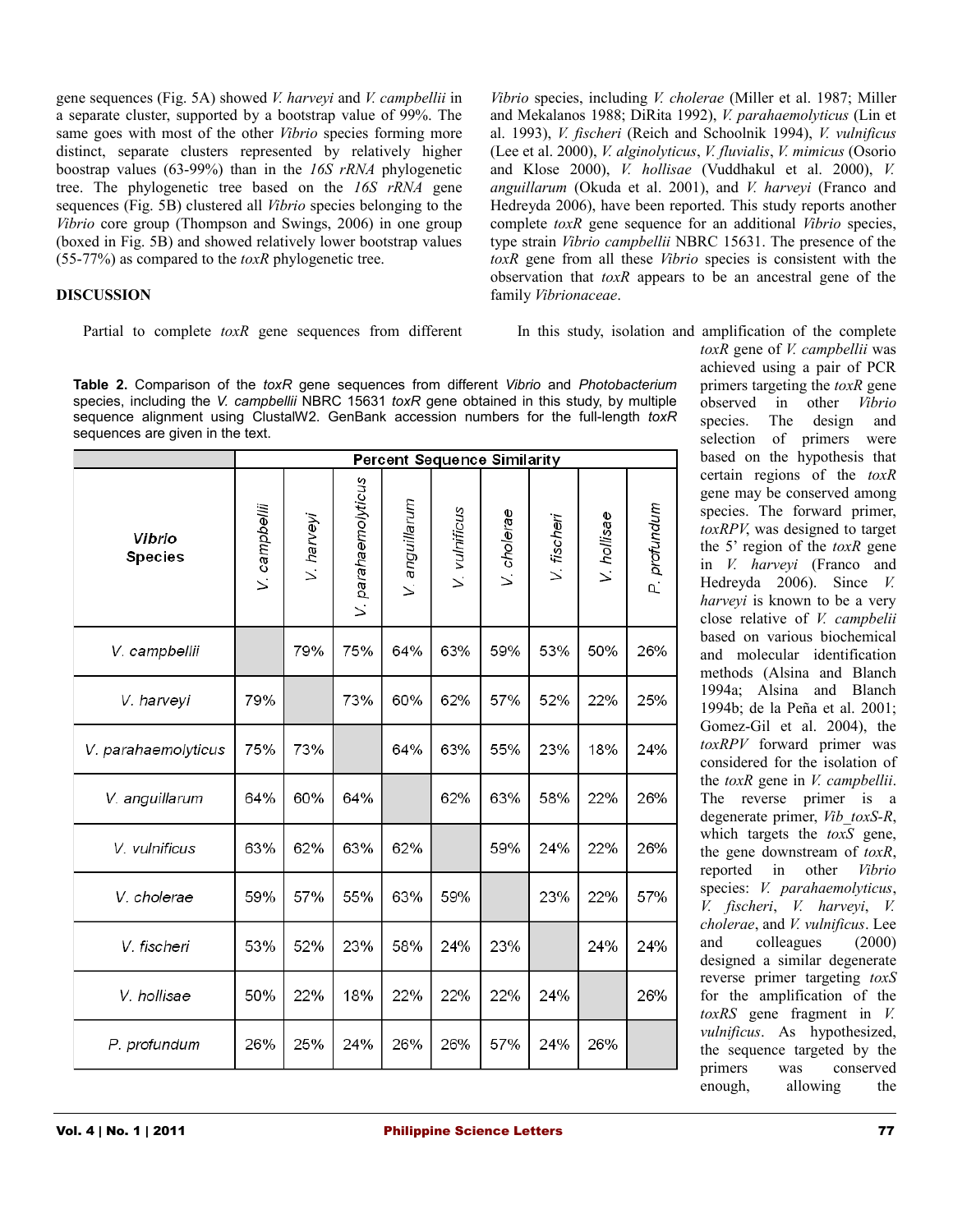amplification of the expected 1,000 bp fragment containing the *V. campbellii toxR* gene homologue (Figure 1).

Sequence analysis revealed that the type strain *V. campbellii* NBRC 15631 *toxR* gene is 873 bp with start and stop codons at positions 1-3 and 871-873, respectively (Figure 2). BLAST (Altschul et al. 1990) homology search showed 100% sequence identity with the partial *toxR* sequence of the type strain *V. campbellii* CAIM 519 (GenBank no. AY946038; Table 1).

Multiple nucleotide sequence alignment (Table 2) showed that the *toxR* gene from *V. campbellii* is significantly different from the *toxR* gene of other *Vibrio* and *Photobacterium* species with the highest sequence similarity of only 79% with *V. harveyi* NBRC 15634 *toxR* (Franco and Hedreyda 2006), which is said to be a very close relative of *V. campbellii* (Alsina and Blanch 1994a; Alsina and Blanch 1994b; Pedersen et al. 1998; de la Peña et al. 2001; Gomez-Gil et al. 2004). Sequence similarity of the *V. campbellii toxR* with the gene from *V. parahaemolyticus*, *V. anguillarum, V. vulnificus, V. cholera, V. fischeri*, *V. hollisae* and *P. profundum* is 75%, 64%, 63%, 59%, 53%, 50%, and 26%, respectively (Table 2). This is significantly lower compared to multiple sequence alignment of the *16S rRNA* gene of various vibrios, showing a generally higher sequence similarity of about 89-99% among species (alignment data not shown). Analysis of the *V. campbellii* sequence data plus available sequences on other vibrios in the database revealed that although the *toxR* gene seems to be universally present in vibrios, significant gene sequence variation exists in *toxR* among the different *Vibrio* species. The significant variation in the *toxR* sequences observed among the different *Vibrio* species could be useful in distinguishing one species from the other and in designing PCR primers for species detection and identification.

Multiple alignment of ToxR proteins from different *Vibrio* and *Photobacterium* species, including the 290-amino acid polypeptide of *V. campbellii* from this study (Figure 4), revealed relatively conserved transcription activation (62-98% between *V. campbellii* and other *Vibrio* and *Photobacterium* species; alignment data not shown) and transmembrane and periplasmic domains (30-85% between *V. campbellii* and other species; alignment data not shown) flanking a highly divergent membrane "tether" region (6-62% between *V. campbellii* and other species; alignment data not shown), consistent with the findings of Osorio and Klose (2000). Even the closely related *V. campbellii* and *V. harveyi* that are almost indistinguishable phenotypically (Gomez-Gil et al. 2004), exhibited amino acid differences that are mostly within the divergent membrane "tether" region (Figures 3 and 4). A deletion of three nucleotides from *V. campbellii toxR* at position 368 corresponding to a leucine amino acid (CTC) residue in *V. harveyi,* also appears in the membrane "tether" region (Figure 3). This region is hypothesized to function as an anchor between the transcriptional activation and transmembrane domains and can therefore tolerate several insertions and/or deletions (Osorio and Klose 2000). These results indicate that *toxR* gene sequence

analysis could easily differentiate *V. campbellii* from other related vibrios. The divergent region of *toxR* has been utilized in the designing of PCR primers for species-specific detection and identification of *V. harveyi* (Conejero and Hedreyda 2003; Castroverde et al. 2006) and could be used for designing speciesspecific primers for other vibrios.

The phylogenetic tree that was constructed using available full-length *Vibrio toxR* gene sequences from the database and from this study (Figure 5A) revealed significant divergence comparable to the phylogenetic tree based on the *16S rRNA* gene (Figure 5B), which could not clearly distinguish the closely related species of vibrios (Kita-Tsukamoto et al. 1993; Osorio and Klose 2000; Cortado et al. 2005). This is indicated by higher percent bootstrap values seen in the phylogenetic tree based on *toxR* than the one based on the *16S rRNA* gene. The phylogenetic tree based on the *16S rRNA* gene grouped the closely related members of the *Vibrio* core group – *V. alginolyticus*, *V. parahaemolyticus*, *V. harveyi*, *V. campbellii*, and *V. natriegens* (Thompson and Swings 2006). On the other hand, the phylogenetic tree based on *toxR* clearly separated the different *Vibrio* species into different clusters, including *V. campbellii* and *V. harveyi* which are not only phenotypically indistinguishable but also produce almost identical results in several biochemical tests (Alsina and Blanch 1994a; Alsina and Blanch 1994b; de la Peña et al. 2001; Gomez-Gil et al. 2004). This supports the claim by Thompson and colleagues (2007) that *V. campbellii* and *V. harveyi* are clearly genetically distinct from one another and should not be classified under one group.

The results suggest that using the *toxR* gene rather than the *16S rRNA* gene, considered as the gold standard for identification and has been used extensively in taxonomic differentiation of vibrios (Dorsch et al. 1992; Cortado et al. 2005), the very closely related vibrios could be distinguished better when it comes to identification at the species level. In addition, the observed divergence in the *toxR* gene, mainly found in the membrane "tether" region, may serve as a useful tool as the basis for the distinction of the closely related *V. campbellii* and *V. harveyi* as well as other *Vibrio* and *Photobacterium* species. For example, *V. campbellii* and *V. harveyi*, which have *16S rRNA* gene sequence similarity of 97% (alignment data not shown), only have 79% similarity with *toxR* (Table 2). PCR primers could be designed to target the divergent membrane "tether" region for species-specific identification.

Based on previous studies, comparison of DNA sequences of vibrios appears to be a reliable method in species detection and identification (Gomez-Gil et al. 2004; Thompson et al. 2004; Thompson et al. 2007) than conventional methods (Alsina and Blanch 1994a; Alsina and Blanch 1994b; Vandenberghe et al. 2003; Thompson et al. 2004). The study by Thompson and colleagues (2007) used multilocus sequence typing, which involved the study of the sequences of several genetic loci, to type different *Vibrio* isolates. Other genes such as *rpoA*, *recA*, and *pyrH* have been studied in multiple *Vibrio* species and have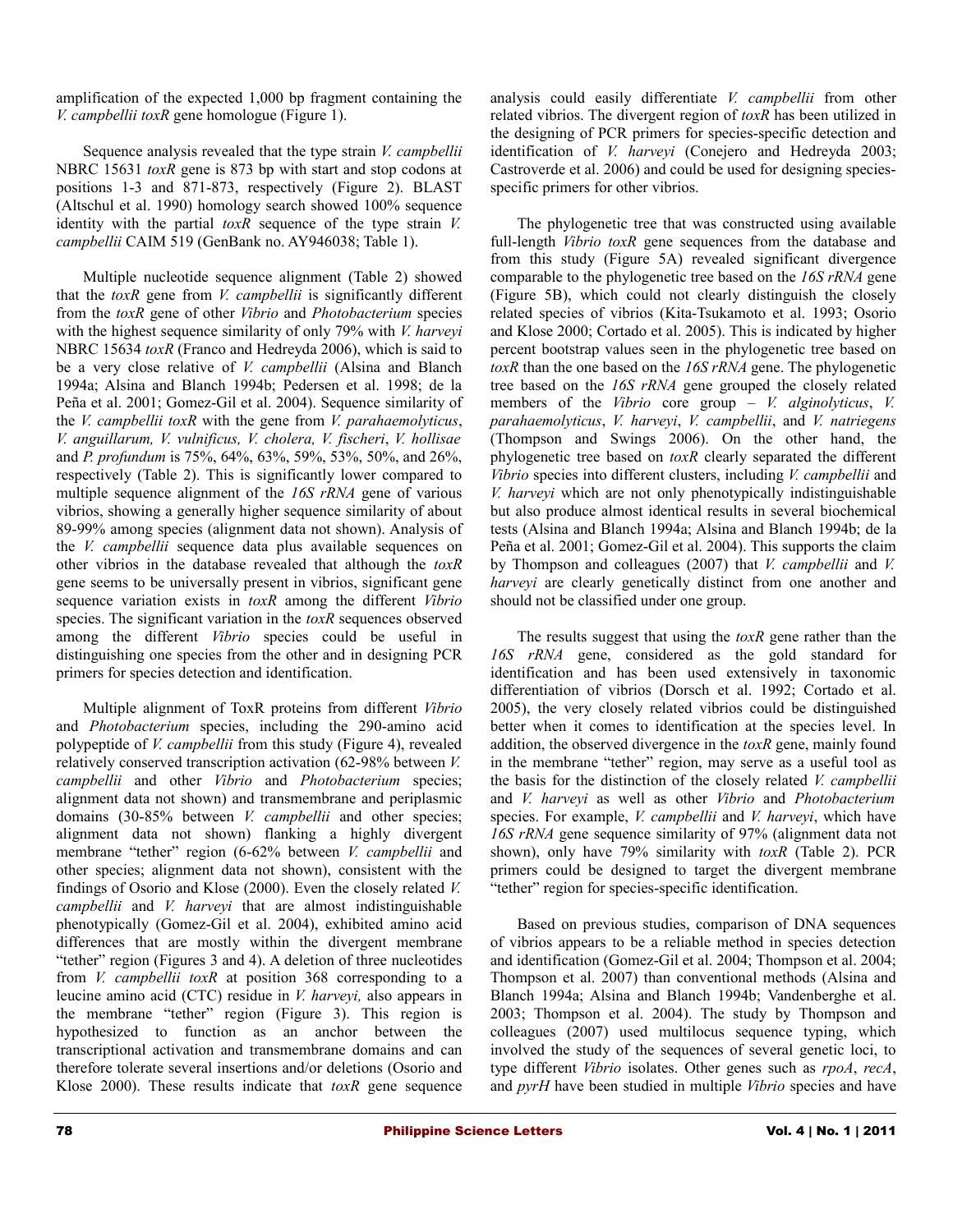been used extensively in the taxonomic identification vibrios with 98%, 94%, and 94% sequence similarity, respectively (Thompson et al. 2005), with the idea of replacing the *16S rRNA* gene for a more reliable identification method. The *toxR* gene shows even more divergence among species (i.e., lower sequence similarity, highest of which is only 79% between *V. campbellii* and *V. harveyi*), suggesting that the gene is a better distinguishing marker in differentiating different *Vibrio* species. The availability of the full-length *toxR* gene sequence from type strain *V. campbellii* contributes to the list of genes, aside from the *16S rRNA*, *rpoA*, *recA*, and *pyrH* genes, that could be analyzed and compared in order to generate baseline information important in distinguishing and identifying known, unknown, and variant environmental *Vibrio* strains.

# **CONCLUSION**

This study reports, for the first time, the complete 873-bp *toxR* sequence of type strain *V. campbellii* NBRC 15631 which is translated to produce a polypeptide of 290 amino acids. Although the *toxR* gene seems to be universal and ancestral in the *Vibrionaceae* family, multiple sequence alignment of *toxR* from different *Vibrio* species revealed a significant sequence difference between *V. campbellii* NBRC 15631 and its close relative *V. harveyi* NBRC 15634 (79%), and even lower similarity with *toxR* of other vibrios (ranging from 26-75%). Alignment of different ToxR amino acid sequences showed a highly divergent membrane "tether" region flanked by relatively conserved transcriptional activation, transmembrane, and periplasmic regions. This high divergence could be used for species-specific identification of *V. campbellii* and other vibrios. Moreover, a phylogenetic tree constructed based on the *toxR* gene of different vibrios showed a greater divergence among *Vibrio* species compared to a phylogenetic tree that was constructed based on the *16S rRNA* gene. The *toxR* gene may be used as a gene marker for a more accurate identification and classification of known and unknown *Vibrio* isolates.

# **ACKNOWLEDGEMENTS**

The authors would like to thank the National Institute of Molecular Biology and Biotechnology, University of the Philippines in Diliman for funding the research.

# **NO CONFLICT OF INTEREST STATEMENT**

There is no conflict of interest among authors, institutions, and individuals mentioned above in the conduct of this study and the preparation and submission of this manuscript.

# **CONTRIBUTIONS OF INDIVIDUAL AUTHORS**

Mr. Fabini D. Orata conducted the experiments under the guidance of Dr. Cynthia T. Hedreyda, who mainly conceptualized the study. Both worked together to write and revise the manuscript.

#### **REFERENCES**

- Abraham TJ, Palaniappan R, Dhevendaran K. Simple taxonomic key for identifying marine luminous bacteria. Indian J Mar Sci 1999; 28 (1): 35-38.
- Alsina M, Blanch AR. A set of keys for biochemical identification of environmental *Vibrio* species. J Appl Bacteriol 1994a; 76 (1): 79-85.
- Alsina M, Blanch AR. Improvement and update of a set of keys for biochemical identification of *Vibrio* species. J Appl Bacteriol 1994b; 77 (6): 719-721.
- Altschul SF, Gish W, Miller W, Myers EW, Lipman DJ. Basic local alignment search tool. J Mol Biol 1990; 215 (3): 403-410.
- Benson DA, Karsch-Mizrachi I, Lipman DJ, Ostell J, Wheeler DL. GenBank. Nucleic Acids Res 2008; 36 (Database Issue): D25-D30.
- Castroverde CDM, San Luis BB, Monsalud RG, Hedreyda CT. Differential detection of vibrios pathogenic to shrimp using multiplex PCR. J Gen Appl Microbiol 2006; 52 (5): 273-280.
- Conejero MJU, Hedreyda CT. Isolation of partial *toxR* gene of *Vibrio harveyi* and design of *toxR*-targeted PCR primers for species detection. J Appl Microbiol 2003; 95 (3): 602-611.
- Corpet F. Multiple sequence alignment with hierarchical clustering. Nucleic Acids Res 1988; 16 (22): 10881-10890.
- Cortado HH, San Luis BB, de la Peña LD, Monsalud RG, Hedreyda CT. Local *Vibrio* isolates exhibit molecular characteristics distinct from reference *V. harveyi* and *V. campbellii*. Sci Diliman 2005; 17 (1): 23-30.
- de la Peña LD, Lavilla-Pitogo CR, Paner MG. Luminescent vibrios associated with mortality in pond-cultured shrimp *Penaeus monodon* in the Philippines: species composition. Fish Pathol 2001; 36 (3): 133-138.
- DiRita VJ. Co-ordinate expression of virulence genes by ToxR in *Vibrio cholerae*. Mol Microbiol 1992; 6 (4): 451-458.
- DiRita VJ, Mekalanos JJ. Periplasmic interaction between two membrane regulatory proteins, ToxR and ToxS, results in signal transduction and transcriptional activation. Cell 1991; 64 (1): 29-37.
- Dorsch M, Lane D, Stackebrandt E. Towards a phylogeny of the genus *Vibrio* based on 16S rRNA sequences. Int J Syst Bacteriol 1992; 42 (1): 58-63.
- Franco PFR, Hedreyda CT. Amplification and sequence analysis of the full-length *toxR* gene in *Vibrio harveyi*. J Gen Appl Microbiol 2006; 52 (5): 281-287.
- Gomez-Gil B, Soto-Rodríguez S, García-Gasca A, Roque A, Vazquez-Juarez R, Thompson FL and Swings J. Molecular identification of *Vibrio harveyi*-related isolates associated with diseased aquatic organisms. Microbiology 2004; 150 (6): 1769-1777.
- Higgins DE, DiRita VJ. Genetic analysis of the interaction between *Vibrio cholerae* transcription activator ToxR and *toxT* promoter DNA. J Bacteriol 1996; 178 (4): 1080-1087.
- Karunasagar I, Pai R, Malathi GR, Karunasagar I. Mass mortality of *Penaeus monodon* larvae due to antibiotic-